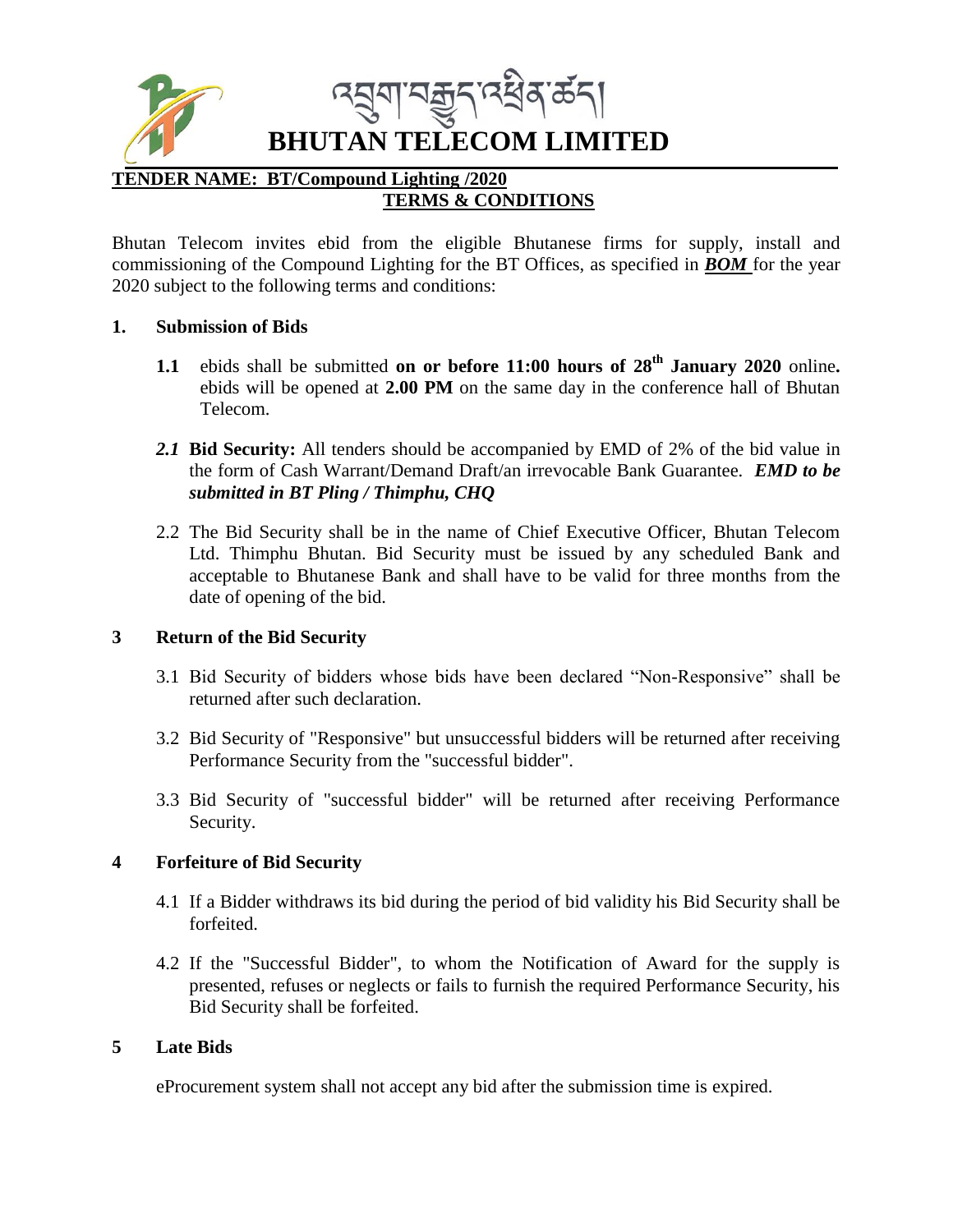

# **6 Taxes and Duties**

The bidder shall be entirely responsible for all taxes, duties, TDS and other such levies imposed outside and inside Bhutan.

#### **7 Performance Security**

- **7.1** Upon receipt of notification of award, the successful Bidder shall furnish a "Performance Security" to the purchaser within two weeks from the date of issuance of Purchase Order (PO).
- **7.2** The amount of such "Performance Security" shall be not less than 10% (ten percent) of the total "Evaluated Price" of bidder's offer.
- **7.3** The "Performance Security" shall be denominated in the currencies of the contract and shall be in the form of Cash Warrant/Demand Draft/ an irrevocable Bank Guarantee to be given by any branch of scheduled banks in Bhutan.
- **7.4** The proceeds of this "Performance Security" shall be payable to the purchaser as compensation for any failure of the Bidder to complete his obligations stipulated in the contract.
- **7.5** If supplier fails to deposit "performance Security" within two weeks from the date of issuance of PO, the order shall be treated as cancelled and it shall be placed to the  $2<sup>nd</sup>$ Lowest Bidder.
- **7.6** The "Performance Security" shall be discharged with or without deductions (as applicable) to the supplier upon his completion of performance obligations as described in the contract terms.

#### **8 Payment Terms**

100% payment shall be released within 10 days from the date of delivery of the total volume of the purchase order and no part payment whatever will be entertained during execution of the contract.

#### **9 Liquidated Damages**

Works to be completed within 2(two) months from the date of issue of our purchase order failing of which liquidated damages of 0.1% of the purchase order value for every day's delay will be levied subject to a maximum rate of 10%. Purchase order shall be treated cancelled thereafter and will be awarded to the next lowest bidder. In case of such event, the clause no.11 shall come into force/effect.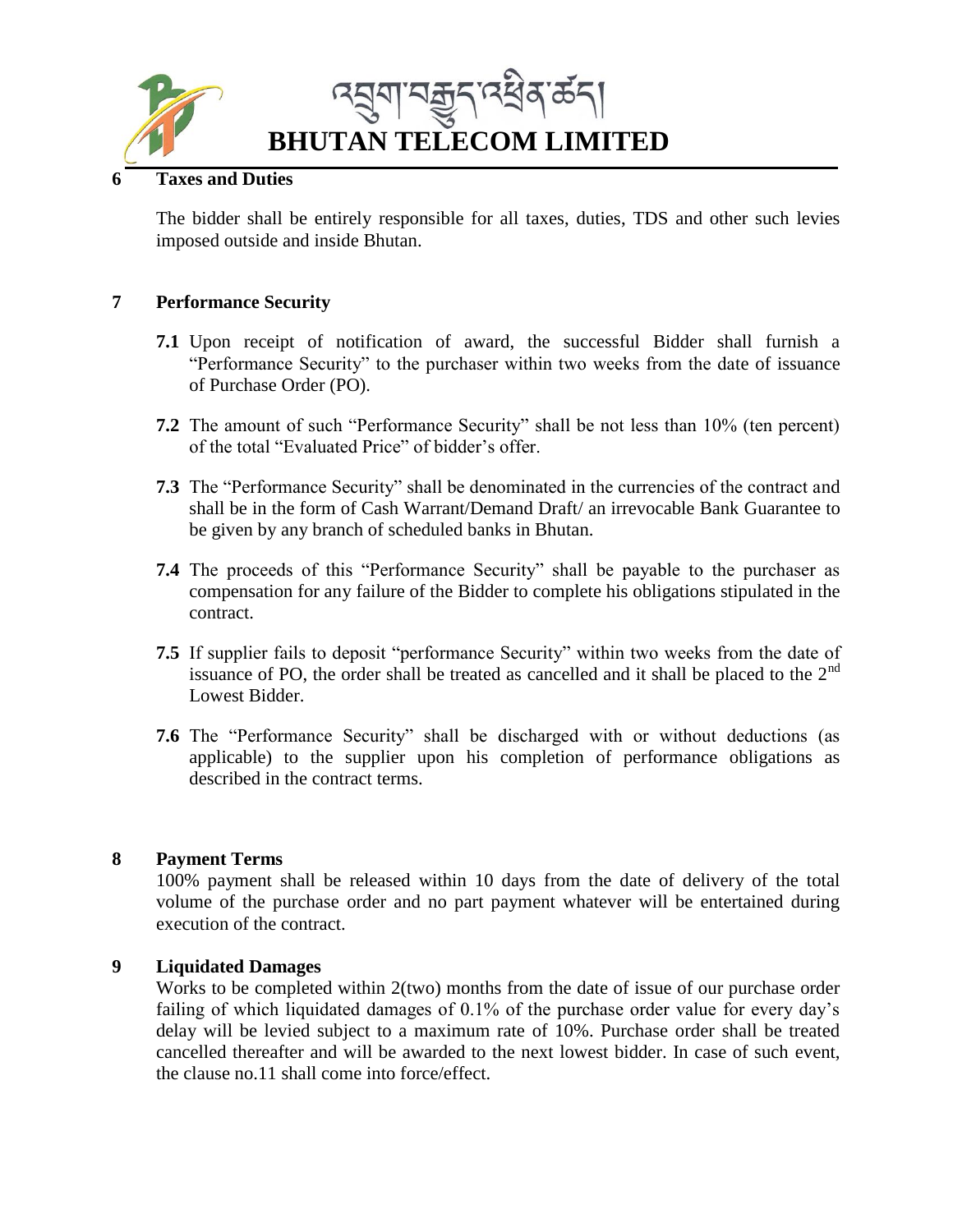

**BHUTAN TELECOM LIMITED**

# **10 Prices**

- 10.1 Bid Price should be submitted in Company's formal letter head.
- 10.2 Price quoted by the bidder shall be **CIF , Site**
- 10.3 The bidder should quote as per the specification provided in our BOM and delivery schedule
- 10.4 All prices quoted shall be on a per unit basis and valid till **for 12 months from the date of bid opening**. The selected bidders shall be contacted for additional supply of any enlisted item in future on repeat order basis for the entire contract period.

# **11 Purchaser's Right**

- **11.1** Bhutan Telecom reserves the right to reject all or in part, the item supplied by the successful bidders during physical verification/technical testing if it believes that the goods supplied are non standard/non specific and unreliable in terms of quality.
- **11.2** Bhutan Telecom reserves the right to accept or reject any bid and to annul the bidding process and reject all bids at any time prior to award of contract, without thereby incurring any liability to the affected bidder or bidders or any obligation to inform the affected bidders of the grounds for the purchaser's action.
- **11.3** Bhutan Telecom reserves the right at the time of the contract to increase or decrease the quantity of item tendered, without any change in price or other terms and conditions.
- **11.4** Bhutan Telecom also reserves the right to call quotations and receive the same in the form of email or fax, directly from the manufacturers in India and other countries and compare the rates with those offered by the local suppliers. If need be, Bhutan Telecom also reserve the right to purchase the items directly without assigning any reasons thereof.
- **11.5** If the selected bidder fails to supply the full quantity of the bid, Bhutan Telecom shall cancel the order for the quantity not supplied and place the order to the next bidder in succession. However, Bhutan Telecom shall recover as liquidated damages, the difference between the contracted rates and the actual price paid to the next bidder for the quantity not supplied.

# **12 Other Documents to be submitted with the bid.**

12.1 The brand/catalogues & detailed specification of the items offered shall be enclosed with the bids document failing which tender shall be considered as nonresponsive. Specify the make/ type in the bidding form.